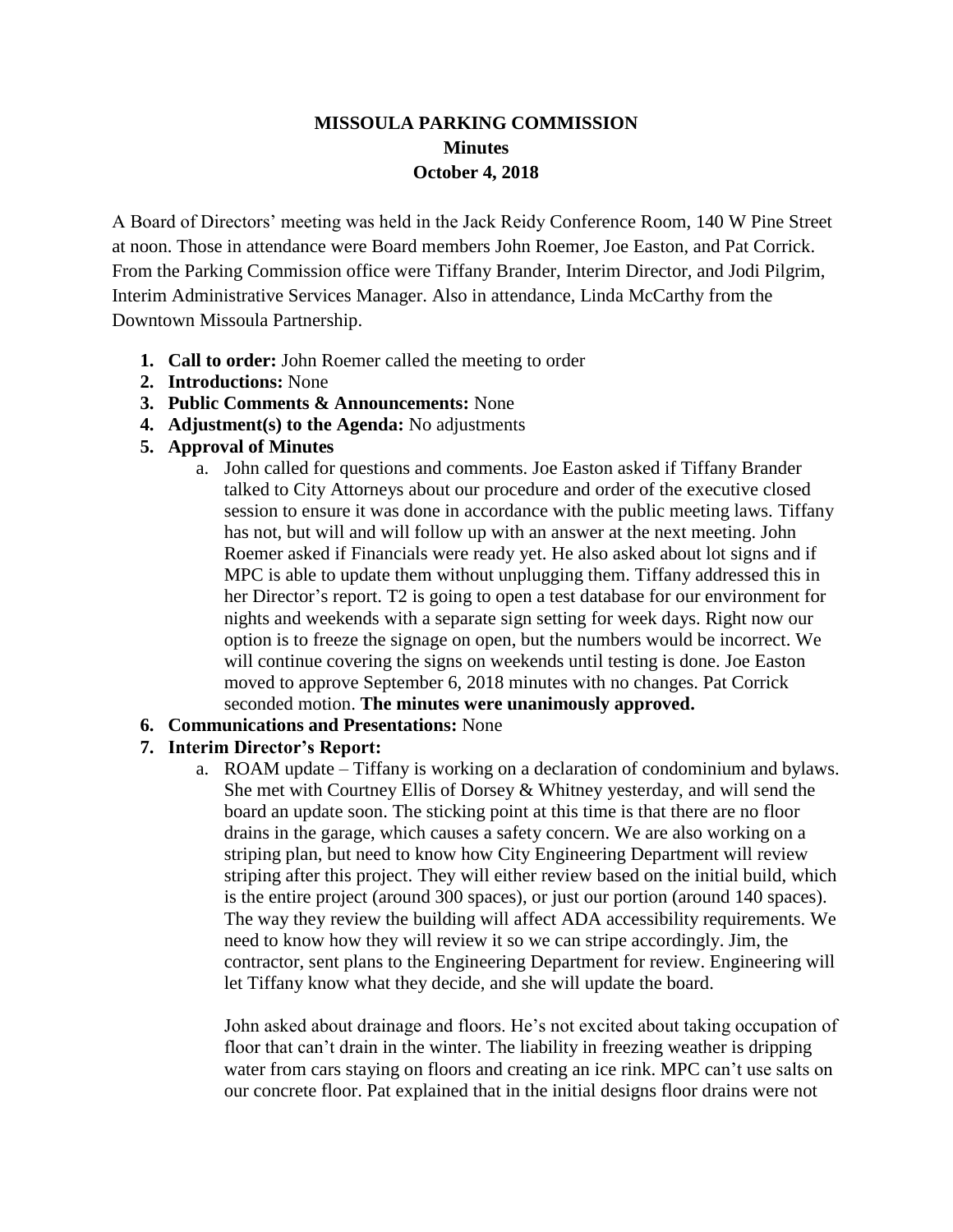included. He understands it is a concern, but it needs to be an ongoing conversation keeping in mind that the surface was not designed with adequate slope to get water to drains. John explained that contractors propose to flood the garage to identify low spots. John said we need to come up with a solution before we take occupancy, and we need to get it resolved as soon as we can.

- b. Occupancy signs this was covered in the minutes section above.
- c. Paperless billing The option to do paperless billing is in the works.
- d. Boone and Crocket This is also known as the Penwell building and is located at 3<sup>rd</sup> and Higgins. Tiffany will be meeting with other City Department representatives about this building and parking area. Linda explained that the building was once rundown apartments that have been getting updated to Airbnb's. Tiffany will update the board when she has more information after her meeting.
- e. Parking Day This event went great. It was an opportunity for positive community outreach and to team up with Missoula In Motion.
- f. Central Park Mold update and quotes Tiffany is working with the City Attorney's Office to determine if we can close legally. Linda asked where the mold was. Tiffany explained that it is in the walls from the front of the MPC office all the way back to the Directors' office. Maintenance fixed the water leak last spring effectively stopping more moisture from getting in. MPC is receiving quotes for the removal of the mold. John would like us to find a way to remove the mold without moving out of the building. From a public service standpoint, it's difficult to explain where we'll be, and there isn't really anywhere for us to go. Linda suggested that BCE is finishing up their project and won't need their temp office that is across the street from the MPC office. That may be a good option for us. Also, Matt Ellis may have space in the HUB building. Tiffany is waiting to hear what City Attorneys have to say before she talks to Dale Bickell about options of city offices.

Linda asked if business owners on the hip strip feel a need for managed parking. Tiffany explained that we would wait until it comes up through the Penwell project. If there is a request, we would be working on it and there would be public meetings and hearings. Pat suggested a public meeting to see where business owners stand. Linda suggested surveying business owners and property owners.

### **8. Financial Statement:**

a. The audit still has not taken place. Jim Galipeau, JCCS, is out at the Leadership Missoula board retreat, so he won't be presenting today. MPC just received July and August financials from the City Finance Department yesterday. Brenda, JCCS, was on vacation the last 3 weeks. City had issues with the accounting software, Edens, crashing and had to update, which put everyone behind. Anderson ZurMuehlen will have a site visit the first week of November to being the Audit process. We will not see FY18 audited numbers for a while.

## **9. Action Items**

- a. Temporary Administrative Assistant I position during interim period
	- i. During the extended interim period decided on last meeting, there is a concern that current staff can't keep up with what we have to do. The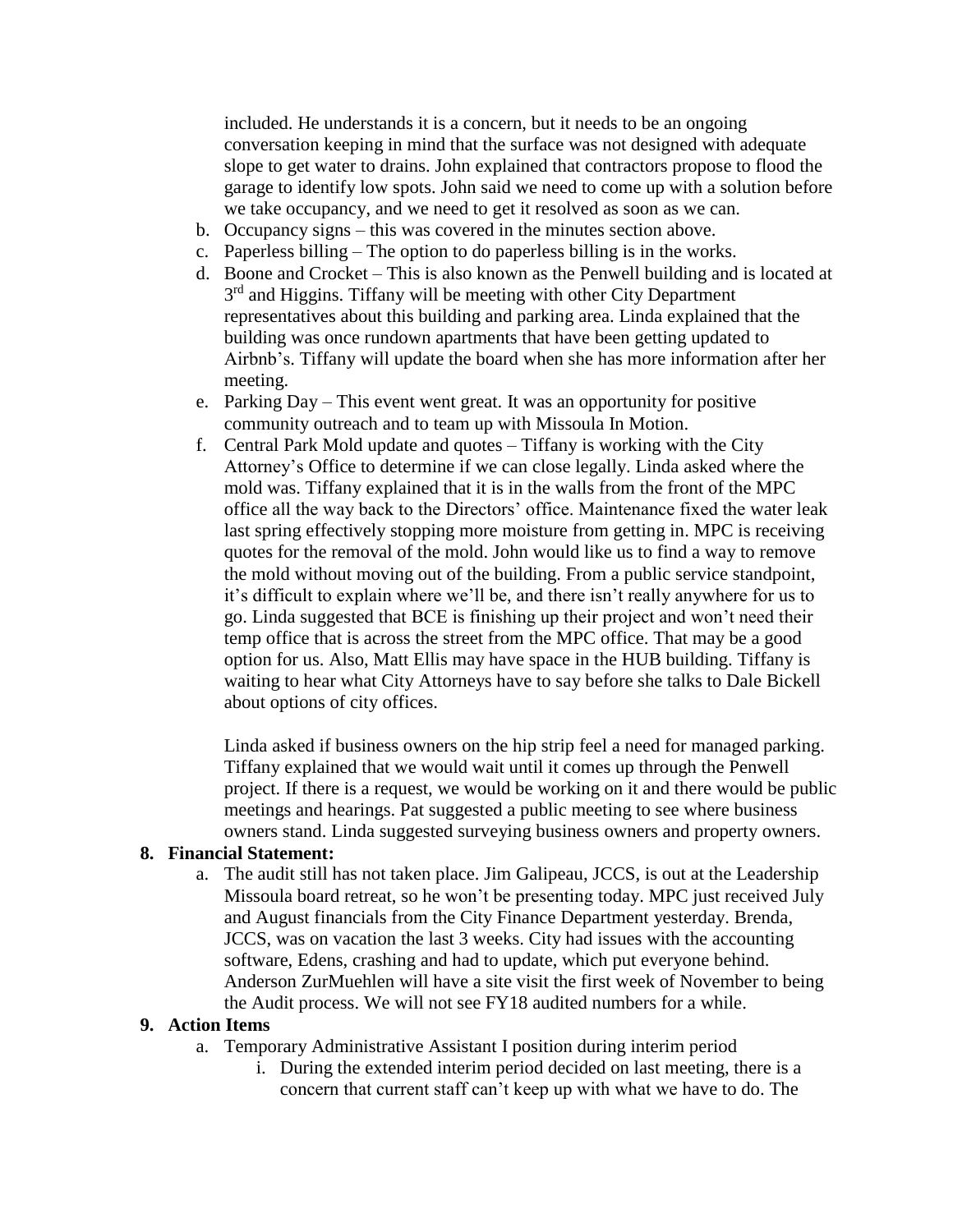issue is that we just don't have enough bodies in the office to do everything. It's not sustainable for the length of time 9-12 months. Joe mentioned that this does not rise to a board level decision. It is good for the Director's report as a notification, but doesn't require board approval.

- b. November Food for Fines Initiative
	- i. Last year we credited less than \$700.00, and this is a positive program for the community. Joe said go go go! MPC does not need board permission for this item.

## **10. Non-action Items**

- a. Upcoming meeting with Dover, Kohl, and Partners regarding Downtown Master Plan
	- i. Joe has committed to going to this meeting. Linda explained that it's more of an interview meeting. People will just ask questions. Travis Hoffman and Dennis Burns will be there, as well as Meredith Bergstrom and Jason King from Dover, Kohl. They are here to learn about the community and determine our priorities and needs. There will be a kickoff at the Wilma on October 18, which starts the yearlong planning process. They will be back in mid-January, May and mid to late summer – when the plan will be presented for approval. John thanked those who have agreed to participate in the process.

Tiffany asked if someone from our board need to be present at both the parking and transportation events? Linda said they go together and you can't talk about one without talking about the other. If a board person can't make it to the transportation one, Tiffany will make sure she is there to represent the Parking Commission. Tiffany asked, with the project budget of \$400,000.00, is there a specific budget set for parking and what is that amount. Linda explained that MPC allocated \$75,000.00 out of our budget for the planners to work with. We don't have a breakdown of what each component, deliverable, or visit will cost, so there is not a specific number for parking. At the moment, parking should get \$75,000.00. A fee structure will be provided for anything that exceeds \$75,000.00.

- b. Ordinance Revisions
	- i. 10.22.040, Marking No-Parking Zones
		- 1. Tiffany explained that last year, this ordinance was presented to other department heads for consideration. It is confusing because it doesn't have to do with marking of parking zones. It has to do with parking in time-limited free areas – 20 minute free around Post Office, 2 hour by the Health Department and Public Defenders Office, etc. There have been complaints that employees downtown park in the 2 hour areas and move their cars within the area after 2 hours, so they're not in the same parking space, but they are still occupying a space within the free area. The request is to update the ordinance to make sure the vehicle leaves the area for at least 2 hours before returning. John asked for questions or comments. There were none.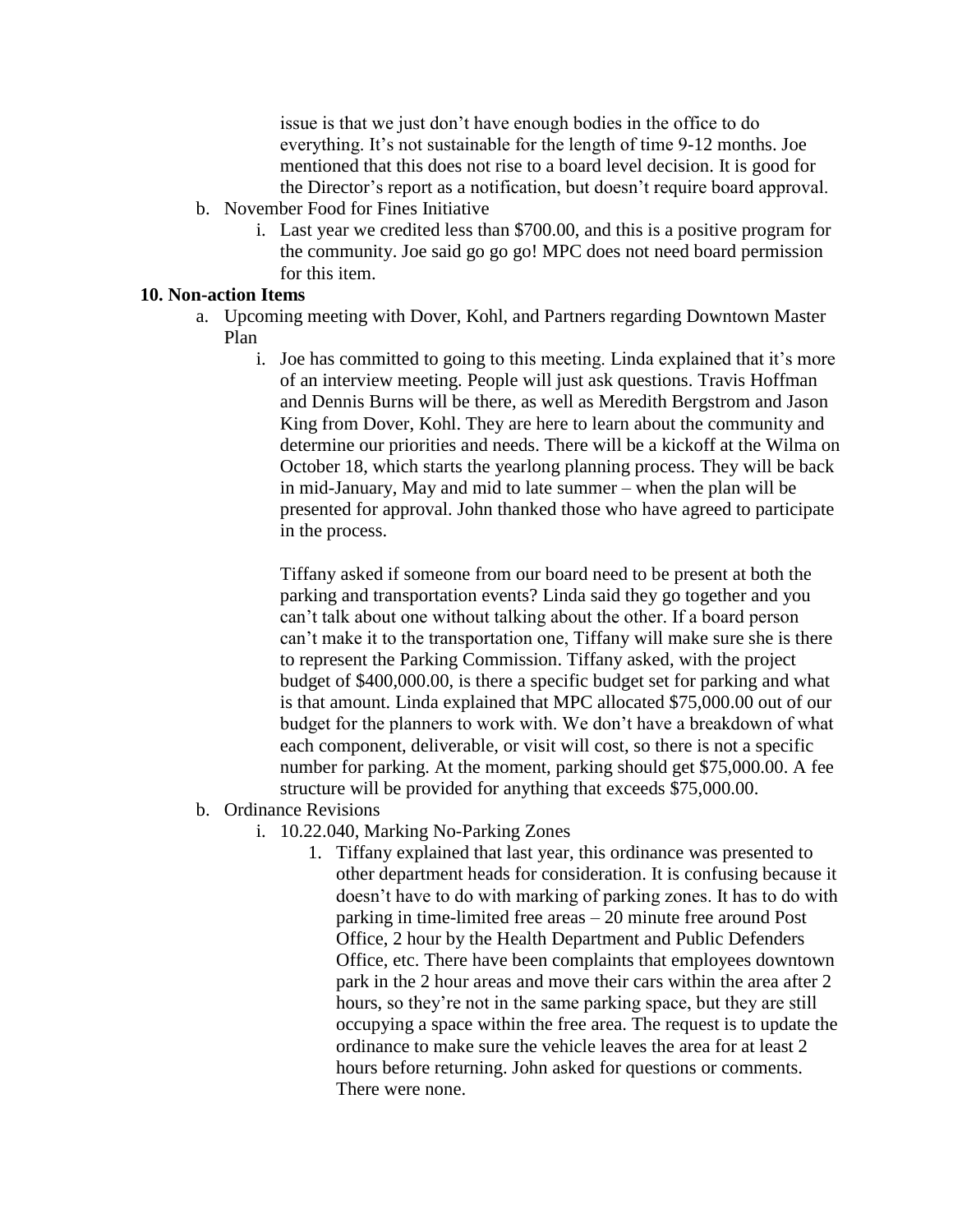### ii. 10.33.010, Vehicle Immobilization

1. This ordinance written in a confusing way with a broken sentence "or Parking Tickets". Currently the ordinance states that a vehicle is eligible for immobilization when it has 5 outstanding violations, an outstanding balance of \$50 or more that is more than 30 days past due, and the vehicle is currently in violation. LPR has brought light to how frequently people would be bootable without being in violation. Essentially, someone can park in our garage with \$400 in citations and be bootable, but we can't boot them because they are not in violation. There are over 800 vehicles that are currently bootable.

We are requesting a change of the ordinance to either remove the broken sentence and the part about being in violation or just remove the broken sentence.

Removing the part about being in violation would lower the number of bootable people we have. Pat asked why we can't tow people? That's a different ordinance and would need to be changed separately. Pat stated that he feels we should change that ordinance. John asked where they would go. Tiffany said we work with Red's towing when we have to tow cars. Then the person pays Red's when they get their car back, Red's pay us. Tiffany stated that she feels that immediately towing all bootable vehicles is too aggressive for Missoula.

Other option, just leave the ordinance how it is, policy how it is, and just remove the broken part of the sentence with the "or parking tickets". Joe believes the person should have to be in violation to get a boot. If legally parked, they should still have the option to just pay their 5 tickets without having a boot. John doesn't agree. He feels that at this point a lot of people are ignoring their circumstance and skating. They need to understand that we're serious about our parking fees. What's going on is we have an opportunity, through LPR, right now to know in an instant where these people are and hold them responsible.

Pat asked about a supplemental ticket that states – we have changed the ordinance and you will be booted whether in violation or not in x-months. John asked if that notice could be noted in T2 so we know they've been notified. Joe likes the interim step, but still doesn't like the idea of being booted when not in violation. Pat believes once you've passed the limit, you should get the boot and come pay. Tiffany appreciated the comments from the public standpoint.